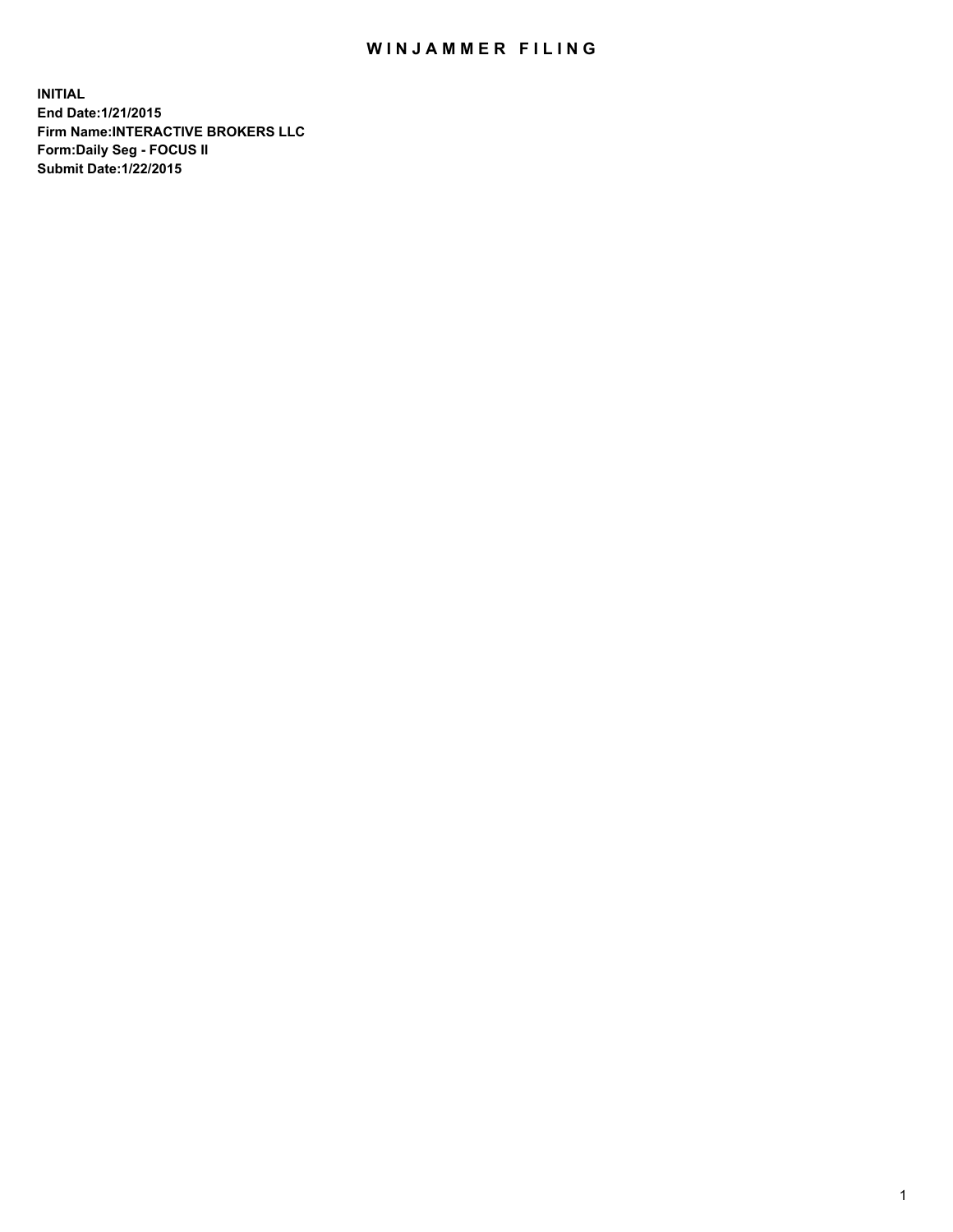## **INITIAL End Date:1/21/2015 Firm Name:INTERACTIVE BROKERS LLC Form:Daily Seg - FOCUS II Submit Date:1/22/2015 Daily Segregation - Cover Page**

| Name of Company<br><b>Contact Name</b><br><b>Contact Phone Number</b><br><b>Contact Email Address</b>                                                                                                                                                                                                                          | <b>INTERACTIVE BROKERS LLC</b><br><b>Michael Ellman</b><br>203-422-8926<br>mellman@interactivebrokers.co<br>m |
|--------------------------------------------------------------------------------------------------------------------------------------------------------------------------------------------------------------------------------------------------------------------------------------------------------------------------------|---------------------------------------------------------------------------------------------------------------|
| FCM's Customer Segregated Funds Residual Interest Target (choose one):<br>a. Minimum dollar amount: ; or<br>b. Minimum percentage of customer segregated funds required:% ; or<br>c. Dollar amount range between: and; or<br>d. Percentage range of customer segregated funds required between:% and%.                         | $\overline{\mathbf{0}}$<br>0<br>155,000,000 245,000,000<br>00                                                 |
| FCM's Customer Secured Amount Funds Residual Interest Target (choose one):<br>a. Minimum dollar amount: ; or<br>b. Minimum percentage of customer secured funds required:% ; or<br>c. Dollar amount range between: and; or<br>d. Percentage range of customer secured funds required between:% and%.                           | $\overline{\mathbf{0}}$<br>0<br>80,000,000 120,000,000<br>0 <sub>0</sub>                                      |
| FCM's Cleared Swaps Customer Collateral Residual Interest Target (choose one):<br>a. Minimum dollar amount: ; or<br>b. Minimum percentage of cleared swaps customer collateral required:% ; or<br>c. Dollar amount range between: and; or<br>d. Percentage range of cleared swaps customer collateral required between:% and%. | $\overline{\mathbf{0}}$<br><u>0</u><br>0 <sub>0</sub><br>0 <sub>0</sub>                                       |
| Current ANC:on<br><b>Broker Dealer Minimum</b><br>Debit/Deficit - CustomersCurrent AmountGross Amount<br>Domestic Debit/Deficit<br>Foreign Debit/Deficit                                                                                                                                                                       | 2,537,702,903 21-JAN-2015<br>279,974,771<br>5,592,628<br>157,763,252 0                                        |
| Debit/Deficit - Non CustomersCurrent AmountGross Amount<br>Domestic Debit/Deficit<br>Foreign Debit/Deficit<br>Proprietary Profit/Loss<br>Domestic Profit/Loss<br>Foreign Profit/Loss                                                                                                                                           | 0 <sub>0</sub><br>0 <sub>0</sub><br>$\overline{\mathbf{0}}$<br>$\overline{\mathbf{0}}$                        |
| Proprietary Open Trade Equity<br>Domestic OTE<br>Foreign OTE<br><b>SPAN</b><br><b>Customer SPAN Calculation</b>                                                                                                                                                                                                                | $\overline{\mathbf{0}}$<br><u>0</u><br>1,139,081,911                                                          |
| Non-Customer SPAN Calcualation<br><b>Proprietary Capital Charges</b><br>Minimum Dollar Amount Requirement<br>Other NFA Dollar Amount Requirement                                                                                                                                                                               | 37,072,641<br><u>0</u><br>20,000,000 [7465]<br>21,289,993 [7475]                                              |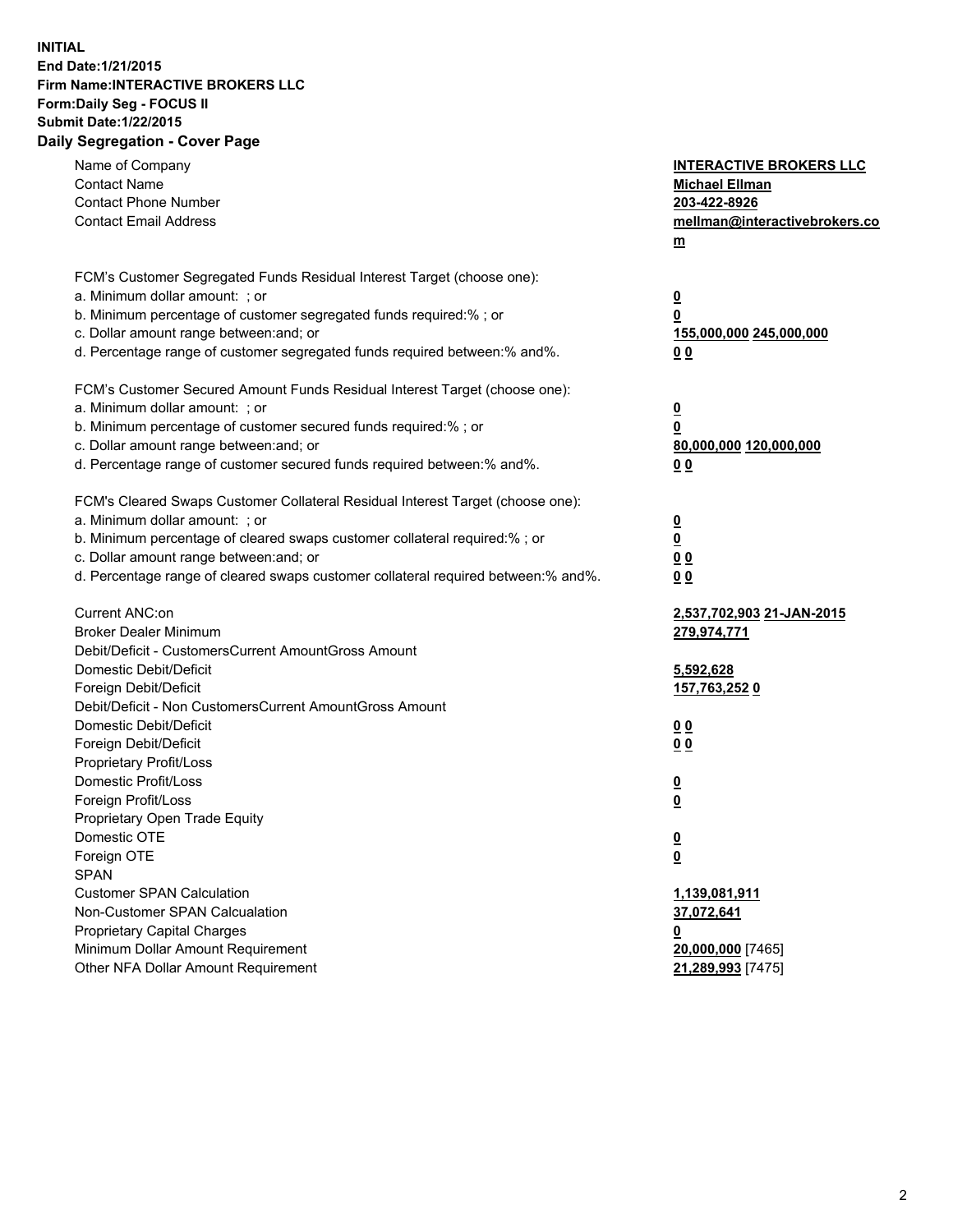## **INITIAL End Date:1/21/2015 Firm Name:INTERACTIVE BROKERS LLC Form:Daily Seg - FOCUS II Submit Date:1/22/2015 Daily Segregation - Secured Amounts**

|     | Daily Jegiegation - Jeculed Aniounts                                                                       |                                          |
|-----|------------------------------------------------------------------------------------------------------------|------------------------------------------|
|     | Foreign Futures and Foreign Options Secured Amounts                                                        |                                          |
|     | Amount required to be set aside pursuant to law, rule or regulation of a foreign                           | $0$ [7305]                               |
|     | government or a rule of a self-regulatory organization authorized thereunder                               |                                          |
| 1.  | Net ledger balance - Foreign Futures and Foreign Option Trading - All Customers                            |                                          |
|     | A. Cash                                                                                                    | 218,333,243 [7315]                       |
|     | B. Securities (at market)                                                                                  | $0$ [7317]                               |
| 2.  | Net unrealized profit (loss) in open futures contracts traded on a foreign board of trade                  | 10,694,614 [7325]                        |
| 3.  | Exchange traded options                                                                                    |                                          |
|     | a. Market value of open option contracts purchased on a foreign board of trade                             | 62,331 [7335]                            |
|     | b. Market value of open contracts granted (sold) on a foreign board of trade                               | $-69,653$ [7337]                         |
| 4.  | Net equity (deficit) (add lines 1.2. and 3.)                                                               | 229,020,535 [7345]                       |
| 5.  | Account liquidating to a deficit and account with a debit balances - gross amount                          | 157,763,252 [7351]                       |
|     | Less: amount offset by customer owned securities                                                           | 0 [7352] 157,763,252 [7354]              |
| 6.  | Amount required to be set aside as the secured amount - Net Liquidating Equity                             | 386,783,787 [7355]                       |
|     | Method (add lines 4 and 5)                                                                                 |                                          |
| 7.  | Greater of amount required to be set aside pursuant to foreign jurisdiction (above) or line                | 386,783,787 [7360]                       |
|     | 6.                                                                                                         |                                          |
|     | FUNDS DEPOSITED IN SEPARATE REGULATION 30.7 ACCOUNTS                                                       |                                          |
| 1.  | Cash in banks                                                                                              |                                          |
|     | A. Banks located in the United States                                                                      | 354,052,255 [7500]                       |
|     | B. Other banks qualified under Regulation 30.7                                                             | 0 [7520] 354,052,255 [7530]              |
| 2.  | Securities                                                                                                 |                                          |
|     | A. In safekeeping with banks located in the United States                                                  | $Q$ [7540]                               |
|     | B. In safekeeping with other banks qualified under Regulation 30.7                                         | 0 [7560] 0 [7570]                        |
| 3.  | Equities with registered futures commission merchants                                                      |                                          |
|     | A. Cash                                                                                                    | $0$ [7580]                               |
|     | <b>B.</b> Securities                                                                                       | $0$ [7590]                               |
|     | C. Unrealized gain (loss) on open futures contracts                                                        | $0$ [7600]                               |
|     | D. Value of long option contracts                                                                          | $0$ [7610]                               |
|     | E. Value of short option contracts                                                                         | 0 [7615] 0 [7620]                        |
| 4.  | Amounts held by clearing organizations of foreign boards of trade                                          |                                          |
|     | A. Cash                                                                                                    | $0$ [7640]                               |
|     | <b>B.</b> Securities                                                                                       | $0$ [7650]                               |
|     | C. Amount due to (from) clearing organization - daily variation                                            | $0$ [7660]                               |
|     | D. Value of long option contracts                                                                          | $0$ [7670]                               |
|     | E. Value of short option contracts                                                                         | 0 [7675] 0 [7680]                        |
| 5.  | Amounts held by members of foreign boards of trade                                                         |                                          |
|     | A. Cash                                                                                                    | 134,322,326 [7700]                       |
|     | <b>B.</b> Securities                                                                                       | $0$ [7710]                               |
|     | C. Unrealized gain (loss) on open futures contracts                                                        | 7,595,935 [7720]                         |
|     | D. Value of long option contracts                                                                          | 62,333 [7730]                            |
|     | E. Value of short option contracts                                                                         | <u>-69,656</u> [7735] 141,910,938 [7740] |
| 6.  | Amounts with other depositories designated by a foreign board of trade                                     | 0 [7760]                                 |
| 7.  | Segregated funds on hand                                                                                   | $0$ [7765]                               |
| 8.  | Total funds in separate section 30.7 accounts                                                              | 495,963,193 [7770]                       |
| 9.  | Excess (deficiency) Set Aside for Secured Amount (subtract line 7 Secured Statement<br>Page 1 from Line 8) | 109,179,406 [7380]                       |
| 10. | Management Target Amount for Excess funds in separate section 30.7 accounts                                | 80,000,000 [7780]                        |
| 11. | Excess (deficiency) funds in separate 30.7 accounts over (under) Management Target                         | 29,179,406 [7785]                        |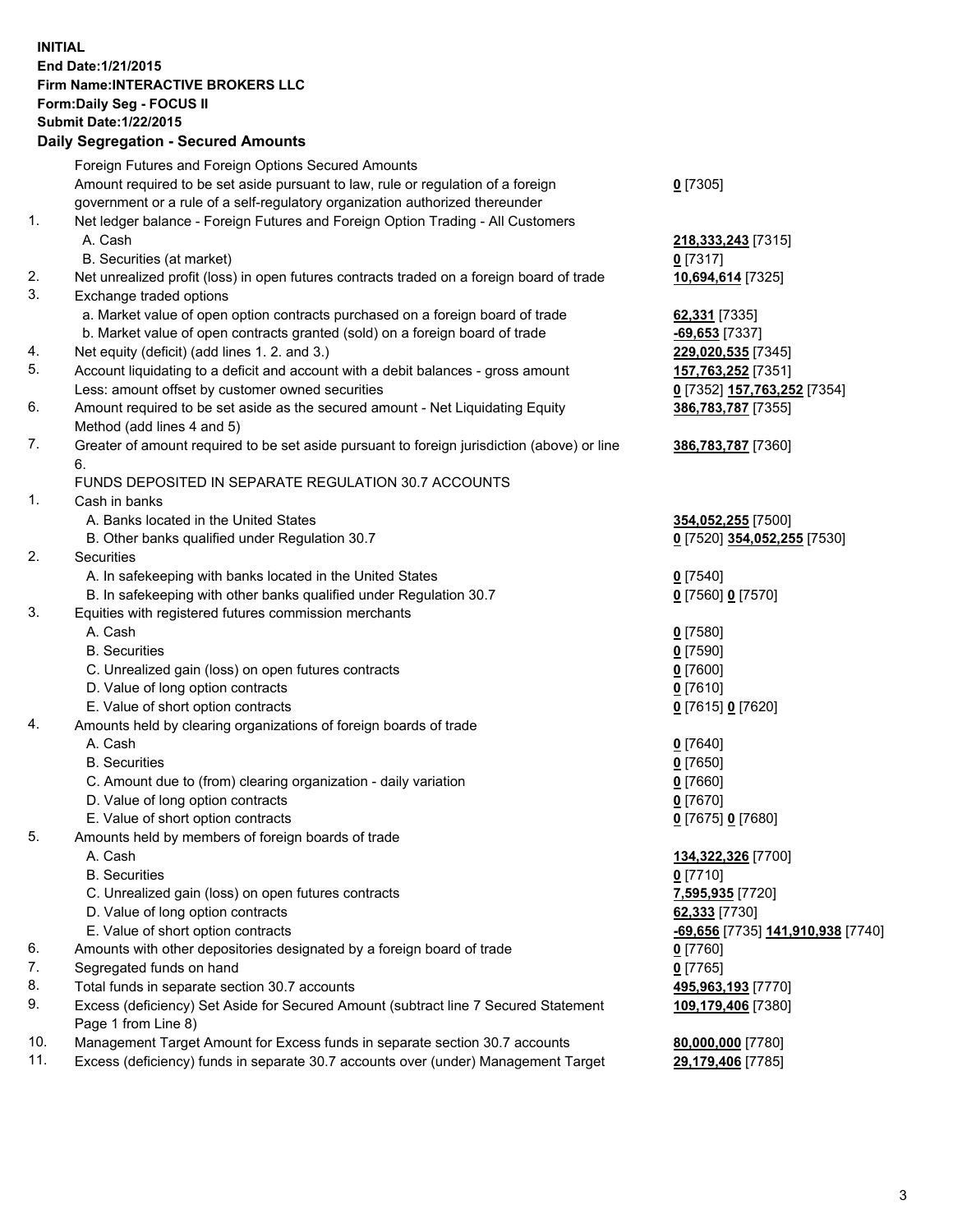**INITIAL End Date:1/21/2015 Firm Name:INTERACTIVE BROKERS LLC Form:Daily Seg - FOCUS II Submit Date:1/22/2015 Daily Segregation - Segregation Statement** SEGREGATION REQUIREMENTS(Section 4d(2) of the CEAct) 1. Net ledger balance A. Cash **2,345,518,677** [7010] B. Securities (at market) **0** [7020] 2. Net unrealized profit (loss) in open futures contracts traded on a contract market **56,661,453** [7030] 3. Exchange traded options A. Add market value of open option contracts purchased on a contract market **130,419,011** [7032] B. Deduct market value of open option contracts granted (sold) on a contract market **-204,827,870** [7033] 4. Net equity (deficit) (add lines 1, 2 and 3) **2,327,771,271** [7040] 5. Accounts liquidating to a deficit and accounts with debit balances - gross amount **5,592,628** [7045] Less: amount offset by customer securities **0** [7047] **5,592,628** [7050] 6. Amount required to be segregated (add lines 4 and 5) **2,333,363,899** [7060] FUNDS IN SEGREGATED ACCOUNTS 7. Deposited in segregated funds bank accounts A. Cash **423,481,806** [7070] B. Securities representing investments of customers' funds (at market) **1,126,865,050** [7080] C. Securities held for particular customers or option customers in lieu of cash (at market) **0** [7090] 8. Margins on deposit with derivatives clearing organizations of contract markets A. Cash **24,656,208** [7100] B. Securities representing investments of customers' funds (at market) **101,043,928** [7110] C. Securities held for particular customers or option customers in lieu of cash (at market) **0** [7120] 9. Net settlement from (to) derivatives clearing organizations of contract markets **2,364,790** [7130] 10. Exchange traded options A. Value of open long option contracts **1,469,102** [7132] B. Value of open short option contracts **-11,140,867** [7133] 11. Net equities with other FCMs A. Net liquidating equity **-48,921,911** [7140] B. Securities representing investments of customers' funds (at market) **915,386,238** [7160] C. Securities held for particular customers or option customers in lieu of cash (at market) **0** [7170] 12. Segregated funds on hand **0** [7150] 13. Total amount in segregation (add lines 7 through 12) **2,535,204,344** [7180] 14. Excess (deficiency) funds in segregation (subtract line 6 from line 13) **201,840,445** [7190] 15. Management Target Amount for Excess funds in segregation **155,000,000** [7194]

16. Excess (deficiency) funds in segregation over (under) Management Target Amount Excess

**46,840,445** [7198]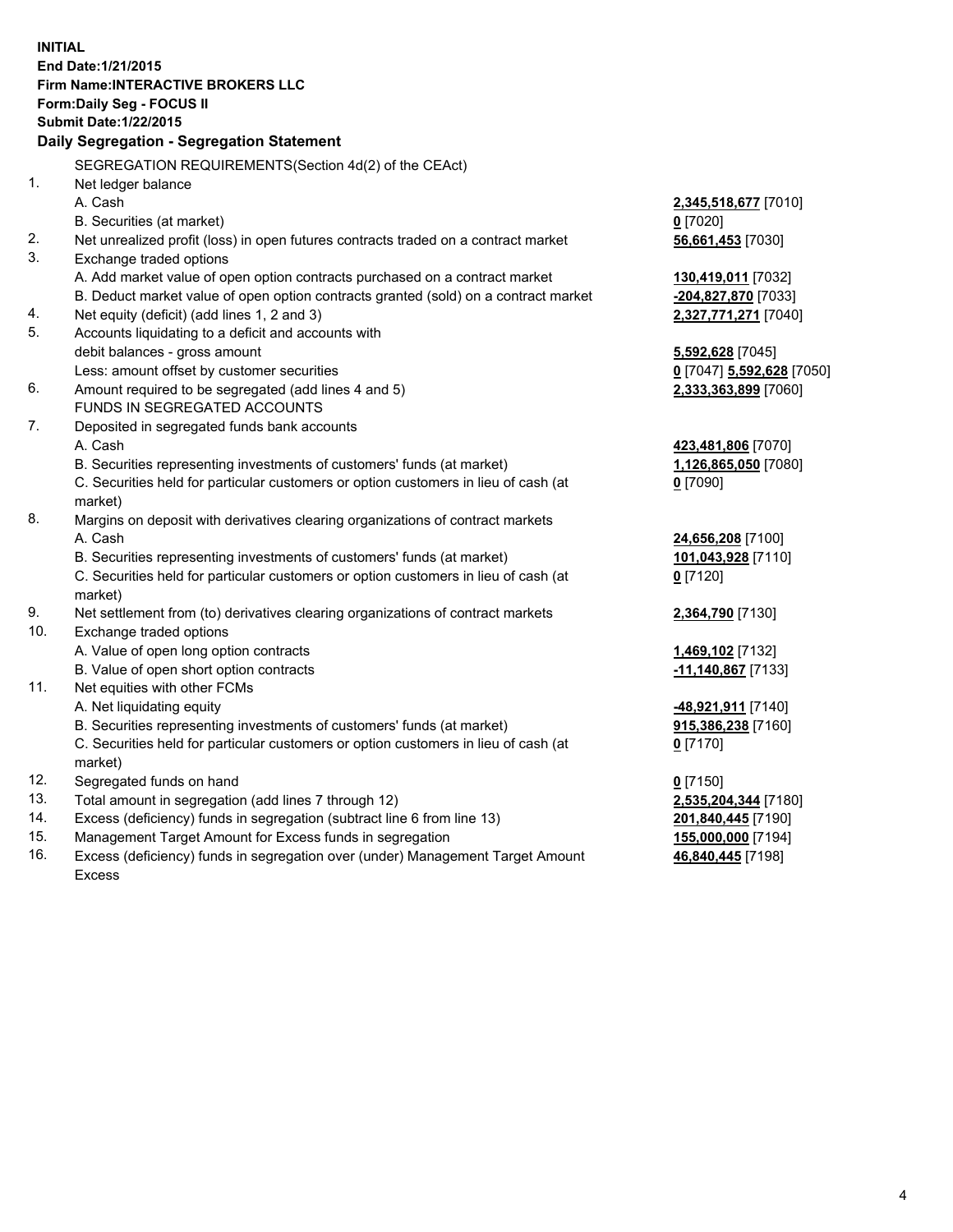## **INITIAL End Date:1/21/2015 Firm Name:INTERACTIVE BROKERS LLC Form:Daily Seg - FOCUS II Submit Date:1/22/2015 Daily Segregation - Supplemental**

| $\blacksquare$ | Total gross margin deficiencies - Segregated Funds Origin                              | 261,311 [9100] |
|----------------|----------------------------------------------------------------------------------------|----------------|
| $\blacksquare$ | Total gross margin deficiencies - Secured Funds Origin                                 | 28,252 [9101]  |
| Ξ.             | Total gross margin deficiencies - Cleared Swaps Customer Collateral Funds Origin       | $0$ [9102]     |
| $\blacksquare$ | Total gross margin deficiencies - Noncustomer and Proprietary Accounts Origin          | $0$ [9103]     |
| -              | Total number of accounts contributing to total gross margin deficiencies - Segregated  | 10 [9104]      |
|                | Funds Origin                                                                           |                |
| $\blacksquare$ | Total number of accounts contributing to total gross margin deficiencies - Secured     | $3$ [9105]     |
|                | Funds Origin                                                                           |                |
| -              | Total number of accounts contributing to the total gross margin deficiencies - Cleared | $0$ [9106]     |
|                | Swaps Customer Collateral Funds Origin                                                 |                |
|                | Total number of accounts contributing to the total gross margin deficiencies -         | $0$ [9107]     |
|                | Noncustomer and Proprietary Accounts Origin                                            |                |
| ۰              | Upload a copy of the firm's daily margin report the FCM uses to issue margin calls     |                |
|                | which corresponds with the reporting date.                                             |                |
|                |                                                                                        |                |

01.21.2015 Commodity Margin Deficiency Report V01.xls